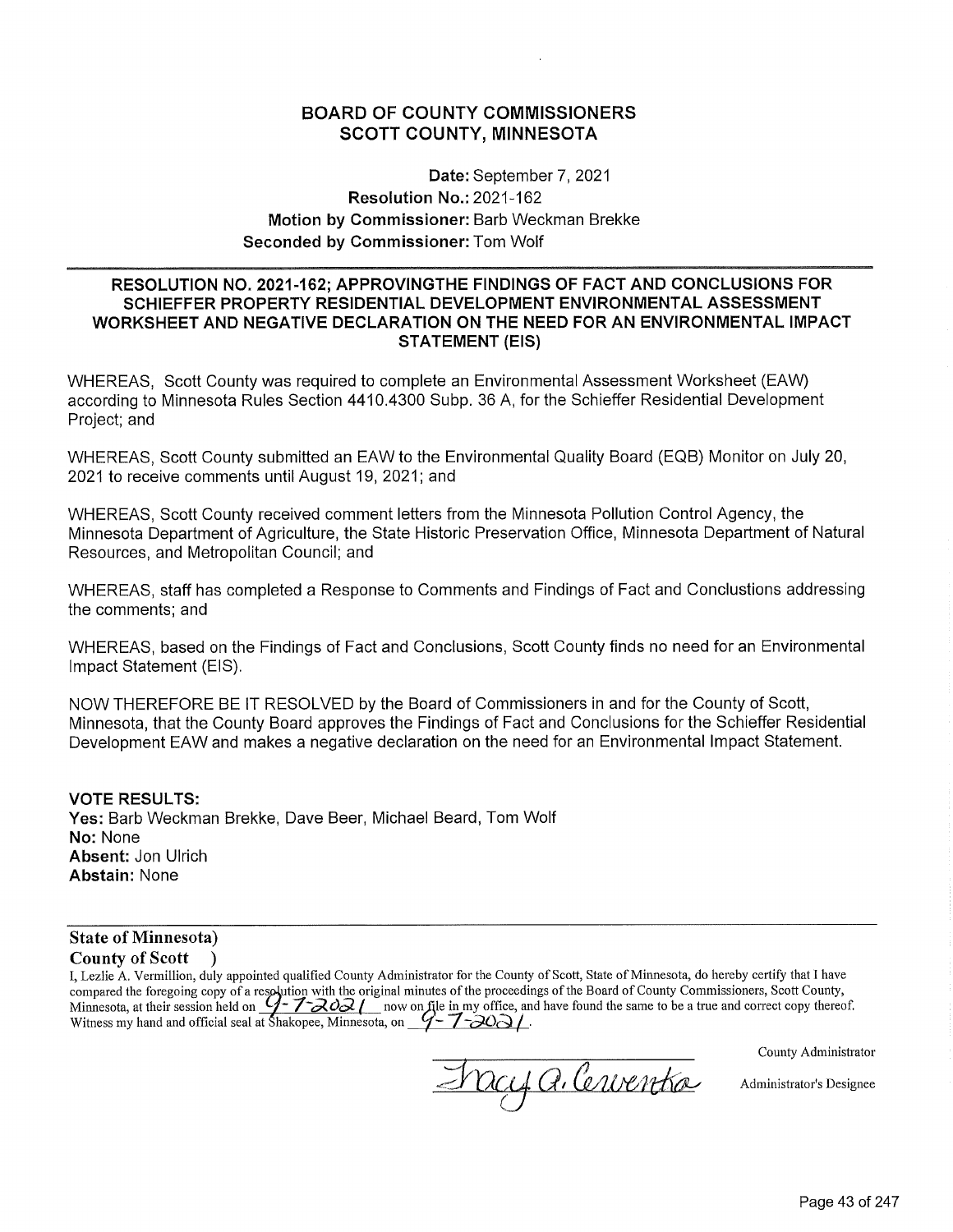# **Scott County Spring Lake Township, Minnesota**

# **RECORD OF DECISION FINDINGS OF FACT, CONCLUSIONS and RESOLUTION 2021-162**

| DATE:     | $9 - 7 - 2021$                                                                                            |
|-----------|-----------------------------------------------------------------------------------------------------------|
| RE:       | Determination of Need for Environmental Impact Statement (EIS)                                            |
| PROJECT:  | <b>Schieffer Property Residential Development</b>                                                         |
| Location: | Scott County, Spring Lake Township, Section 21<br>Tax Parcel Numbers: 119210020, 119210041, and 111290020 |

## **FINDINGS OF FACT**

- 1. Pursuant to Minnesota Rules for land use conversion, 4410.4300, Subpart 36A, Scott County, acting as the Responsible Governmental Unit (RGU) prepared the mandatory Environmental Assessment Worksheet (EAW) for the proposed Schieffer Property Residential Development.
- 2. As indicated in the EAW, the applicant is proposing to subdivide 113.4 acres of primarily agricultural land in the central portion of Spring Lake Township in Scott County, Minnesota. The applicant proposes to offer 39 residential single-family lots for future sale. Approximately 18.2 acres of open space is also planned, which will include buffers, woodlands, wetlands, and stormwater basins.
- 3. The Draft EAW was filed with the MN EQB and notice for its availability for public review and comment was published in the *EQB Monitor* on July 20<sup>th</sup>, 2021. A copy of the EAW was sent to all persons on the MN EQB Distribution List and to persons who requested a copy. The EAW was also made available on the Scott County website (scottcountymn.gov/SchiefferEAW).
- 4. A press release announcing the availability of the DEIS for public review and comment was sent to the Jordan Independent, the Prior Lake American, and Belle Plaine Herald on the week of July 25<sup>th</sup>, 2021.
- 5. The public review and comment period for the EAW began on July  $20<sup>th</sup>$ , 2021 and ended on August  $19<sup>th</sup>$ , 2021.
- 6. During the public review and comment period for the EAW, five agencies submitted written comments, including Minnesota Pollution Control Agency, Minnesota Department of Natural Resources, State Historic Preservation Office, Metropolitan Council, Minnesota Department of Agriculture.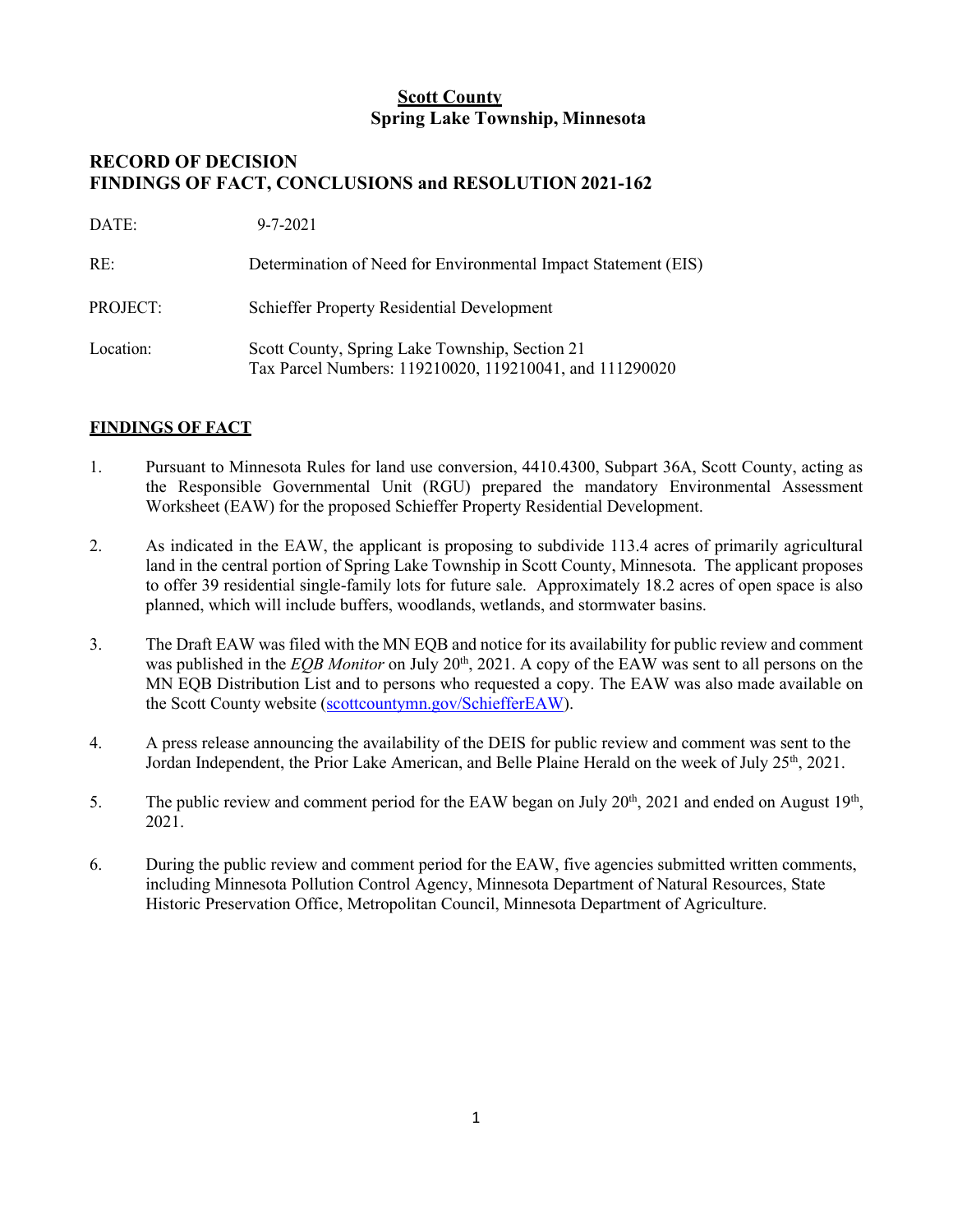7. The written comments received from regulatory state agencies during the EAW comment period are presented below with a response following each comment. Regulatory agency comments and responses are formatted with reference to item 8 of this Record of Decision as follows:

| Agency                                          | Comment                                                                                                                                                                                                                                                                                                                                                                                                                                                                                                                                                                                                                                                                                                                                                                                                                                                                                                                                                                                                                                                                                                                                               | Response                                                                                                                                                                                                                                                                         |
|-------------------------------------------------|-------------------------------------------------------------------------------------------------------------------------------------------------------------------------------------------------------------------------------------------------------------------------------------------------------------------------------------------------------------------------------------------------------------------------------------------------------------------------------------------------------------------------------------------------------------------------------------------------------------------------------------------------------------------------------------------------------------------------------------------------------------------------------------------------------------------------------------------------------------------------------------------------------------------------------------------------------------------------------------------------------------------------------------------------------------------------------------------------------------------------------------------------------|----------------------------------------------------------------------------------------------------------------------------------------------------------------------------------------------------------------------------------------------------------------------------------|
| <b>State Historic</b><br>Preservation<br>Office | Due to the nature and location of the proposed project,<br>we recommend that a Phase I archaeological survey be<br>completed. The survey must meet the requirements of<br>the Secretary of the Interior's Standards for Identification<br>and Evaluation and should include an evaluation of<br>National Register eligibility for any properties that are<br>identified.                                                                                                                                                                                                                                                                                                                                                                                                                                                                                                                                                                                                                                                                                                                                                                              | The project proposer will<br>further review and<br>consider the<br>recommendation for<br>surveys in<br>coordination with the<br>county.                                                                                                                                          |
| Minnesota<br>Pollution<br>Control<br>Agency     | Noise (Item 17)<br>Based on the information provided in this EAW, the MPCA<br>does not have any concerns about noise if or<br>when the Project is complete. The MPCA recommends<br>that construction equipment be muffled, as<br>appropriate, during all phases of construction. For noise<br>related questions, please contact Fawkes Char<br>at 651-757-2327 or fawkes.char@state.mn.us.                                                                                                                                                                                                                                                                                                                                                                                                                                                                                                                                                                                                                                                                                                                                                            | Thank you for your<br>comment. The applicant<br>will instruct contractors to<br>use properly<br>muffled equipment, as<br>appropriate, during<br>construction of the<br>project. Construction<br>standards will be followed<br>for all phases of<br>construction.                 |
| Minnesota<br>Pollution<br>Control<br>Agency     | Wetlands<br>Table 8.1 includes the United States Army Corps of<br>Engineers (USACE) Section 404 permit, hence the<br>table must also include the MPCA 401 Water Quality<br>Certification. Table 11.1, indicates that 6.23 acres<br>of wetlands are delineated. However, less than 1 acre of<br>wetlands will be impacted due to roadway<br>construction.<br>These wetland<br>impacts<br>access<br>are<br>estimated and are likely to change upon detailed project<br>engineering. Any permanently impacted wetlands must<br>be mitigated at a replacement ratio acceptable<br>to all agencies that regulate surface waters for the State<br>of Minnesota.<br>In accordance with Minnesota Statutes, the Project<br>should include the MPCA as a regulator of all surface<br>waters as defined by Minn. Stat. § 115.01, subd. 22.<br>Waters of the state. Even though there may be<br>surface waters that are determined to be USACE non-<br>jurisdictional, or exempt from the Wetlands<br>Conservation Act, all surface waters are regulated by the<br>MPCA and any surface water impact needs to<br>be described in the application and may require | Thank you for the<br>comment. MPCA 401<br><b>Water Quality</b><br>Certification added to<br>table 8.1.<br>The applicant understands<br>that a pre-filing meeting is<br>needed at least 30 days<br>prior to<br>submitting a 401 Water<br><b>Quality Certification</b><br>request. |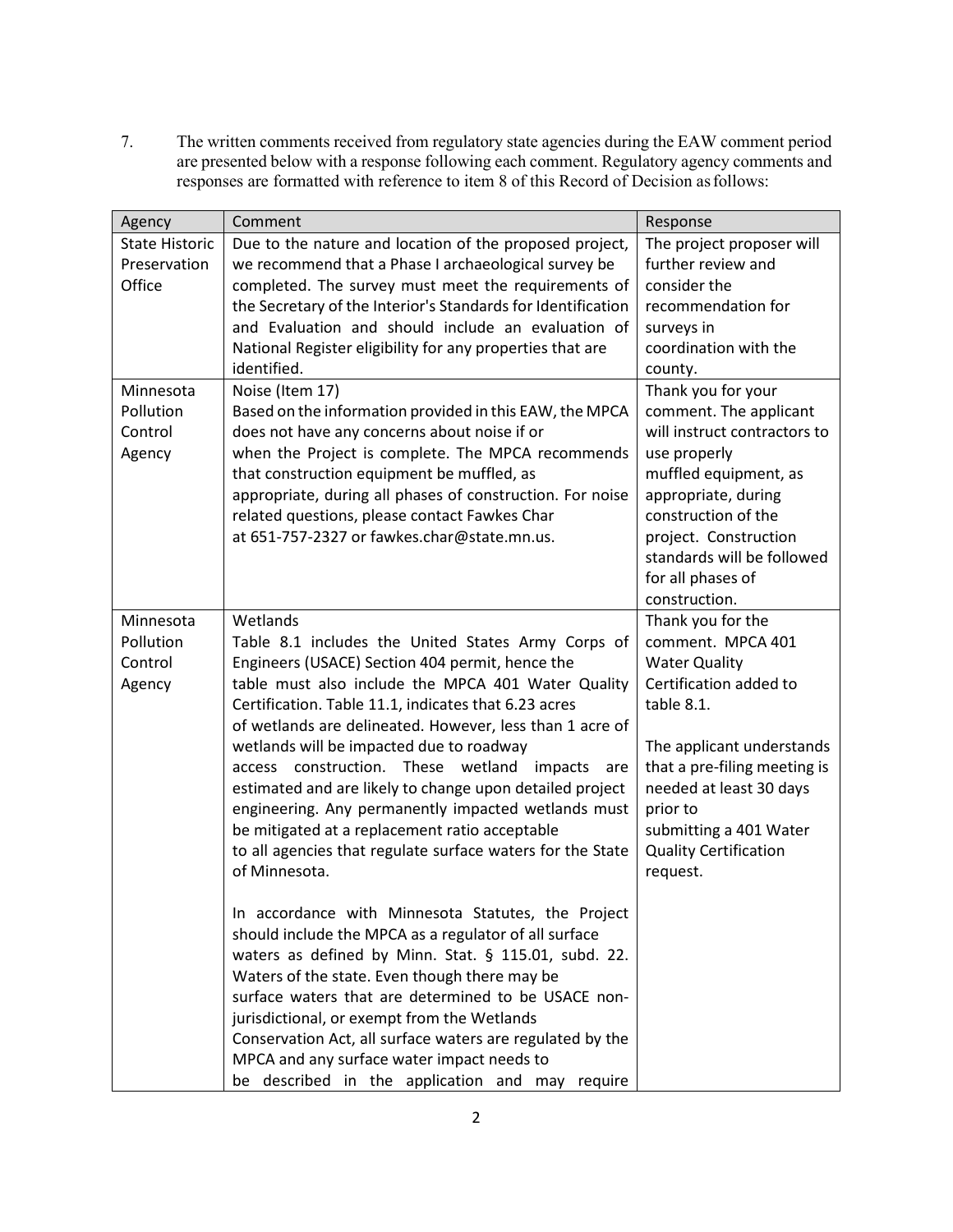|                                | mitigation.                                                                                                                                                                                                                                                                                                                                                                                                                                                                                                                                                                                                                                                                                                                                                                                                                                                                                                                                                                                                                                                                                                                                                                  |                                                                 |
|--------------------------------|------------------------------------------------------------------------------------------------------------------------------------------------------------------------------------------------------------------------------------------------------------------------------------------------------------------------------------------------------------------------------------------------------------------------------------------------------------------------------------------------------------------------------------------------------------------------------------------------------------------------------------------------------------------------------------------------------------------------------------------------------------------------------------------------------------------------------------------------------------------------------------------------------------------------------------------------------------------------------------------------------------------------------------------------------------------------------------------------------------------------------------------------------------------------------|-----------------------------------------------------------------|
|                                | Also, a Section 401 Water Quality Certification is required<br>for any project with a federally-issued license<br>or permit that authorizes an activity that results in a<br>discharge to a water of the United States. The 401<br>Water Quality Certification becomes an enforceable<br>component of the associated federal license or<br>permit - issued under either Section 404 of the Clean<br>Water Act or Section 10 of the Rivers and Harbors<br>Act. The scope of a Clean Water Act Section 401 Water<br>Quality Certification is limited to assuring that a<br>discharge from a federally licensed or permitted activity<br>will comply with water quality requirements.<br>Revisions to the Section 401 rule became effective in<br>September 2020, and now require applicants to<br>request a pre-filing meeting from the certifying agency at<br>least 30 days prior to submitting a 401 Water<br>Quality Certification request. The MPCA is the certifying<br>authority in the State of Minnesota. For further<br>information about the 401 Water Quality Certification<br>process, please contact Bill Wilde at<br>651-757-2825 or william.wilde@state.mn.us. |                                                                 |
| Minnesota                      | Stormwater                                                                                                                                                                                                                                                                                                                                                                                                                                                                                                                                                                                                                                                                                                                                                                                                                                                                                                                                                                                                                                                                                                                                                                   | Thank you for the                                               |
| Pollution<br>Control<br>Agency | • Because the EAW mentions impaired waters within 1<br>mile of the Project, if at least 50 acres of land<br>will be disturbed, the Stormwater Pollution Prevention                                                                                                                                                                                                                                                                                                                                                                                                                                                                                                                                                                                                                                                                                                                                                                                                                                                                                                                                                                                                           | comment. If the project<br>requires 50 acres or more<br>of land |
|                                | Plan (SWPPP) for the Project requires review                                                                                                                                                                                                                                                                                                                                                                                                                                                                                                                                                                                                                                                                                                                                                                                                                                                                                                                                                                                                                                                                                                                                 | disturbance, the MPCA                                           |
|                                | and approval by the MPCA prior to issuance of the<br>National Pollutant Discharge Elimination                                                                                                                                                                                                                                                                                                                                                                                                                                                                                                                                                                                                                                                                                                                                                                                                                                                                                                                                                                                                                                                                                | will be provided a copy of<br>the SWPPP for approval            |
|                                | System/State Disposal System Construction Stormwater<br>Permit (CSW Permit).                                                                                                                                                                                                                                                                                                                                                                                                                                                                                                                                                                                                                                                                                                                                                                                                                                                                                                                                                                                                                                                                                                 | prior to                                                        |
|                                | . To comply with CSW Permit requirements, the Project                                                                                                                                                                                                                                                                                                                                                                                                                                                                                                                                                                                                                                                                                                                                                                                                                                                                                                                                                                                                                                                                                                                        | any land-moving activities.<br>The applicant, in                |
|                                | proposer is encouraged to provide as much                                                                                                                                                                                                                                                                                                                                                                                                                                                                                                                                                                                                                                                                                                                                                                                                                                                                                                                                                                                                                                                                                                                                    | coordination with the                                           |
|                                | stormwater volume control via infiltration upstream of<br>the proposed retention pond as possible to                                                                                                                                                                                                                                                                                                                                                                                                                                                                                                                                                                                                                                                                                                                                                                                                                                                                                                                                                                                                                                                                         | county, will evaluate<br>options for                            |
|                                | minimize discharges to downstream waters.                                                                                                                                                                                                                                                                                                                                                                                                                                                                                                                                                                                                                                                                                                                                                                                                                                                                                                                                                                                                                                                                                                                                    | stormwater volume                                               |
|                                | • The Project proposer is also encouraged to minimize                                                                                                                                                                                                                                                                                                                                                                                                                                                                                                                                                                                                                                                                                                                                                                                                                                                                                                                                                                                                                                                                                                                        | control such as the use of                                      |
|                                | impervious surfaces by constructing narrower streets and<br>sidewalks or utilizing pervious pavements within the                                                                                                                                                                                                                                                                                                                                                                                                                                                                                                                                                                                                                                                                                                                                                                                                                                                                                                                                                                                                                                                             | infiltration upstream to<br>retain water                        |
|                                | development. Pervious pavements                                                                                                                                                                                                                                                                                                                                                                                                                                                                                                                                                                                                                                                                                                                                                                                                                                                                                                                                                                                                                                                                                                                                              | and minimize discharge to                                       |
|                                | help infiltrate stormwater, eliminate ponding and reduce                                                                                                                                                                                                                                                                                                                                                                                                                                                                                                                                                                                                                                                                                                                                                                                                                                                                                                                                                                                                                                                                                                                     | downstream waters.                                              |
|                                | salt use in winter months. Please direct                                                                                                                                                                                                                                                                                                                                                                                                                                                                                                                                                                                                                                                                                                                                                                                                                                                                                                                                                                                                                                                                                                                                     | The applicant, in                                               |
|                                | questions regarding CSW Permit requirements to Roberta<br>Getman at 507-206-2629 or                                                                                                                                                                                                                                                                                                                                                                                                                                                                                                                                                                                                                                                                                                                                                                                                                                                                                                                                                                                                                                                                                          | coordination with the<br>county, will evaluate                  |
|                                | roberta.getman@state.mn.us.                                                                                                                                                                                                                                                                                                                                                                                                                                                                                                                                                                                                                                                                                                                                                                                                                                                                                                                                                                                                                                                                                                                                                  | options for minimizing                                          |
|                                |                                                                                                                                                                                                                                                                                                                                                                                                                                                                                                                                                                                                                                                                                                                                                                                                                                                                                                                                                                                                                                                                                                                                                                              | impervious surfaces on                                          |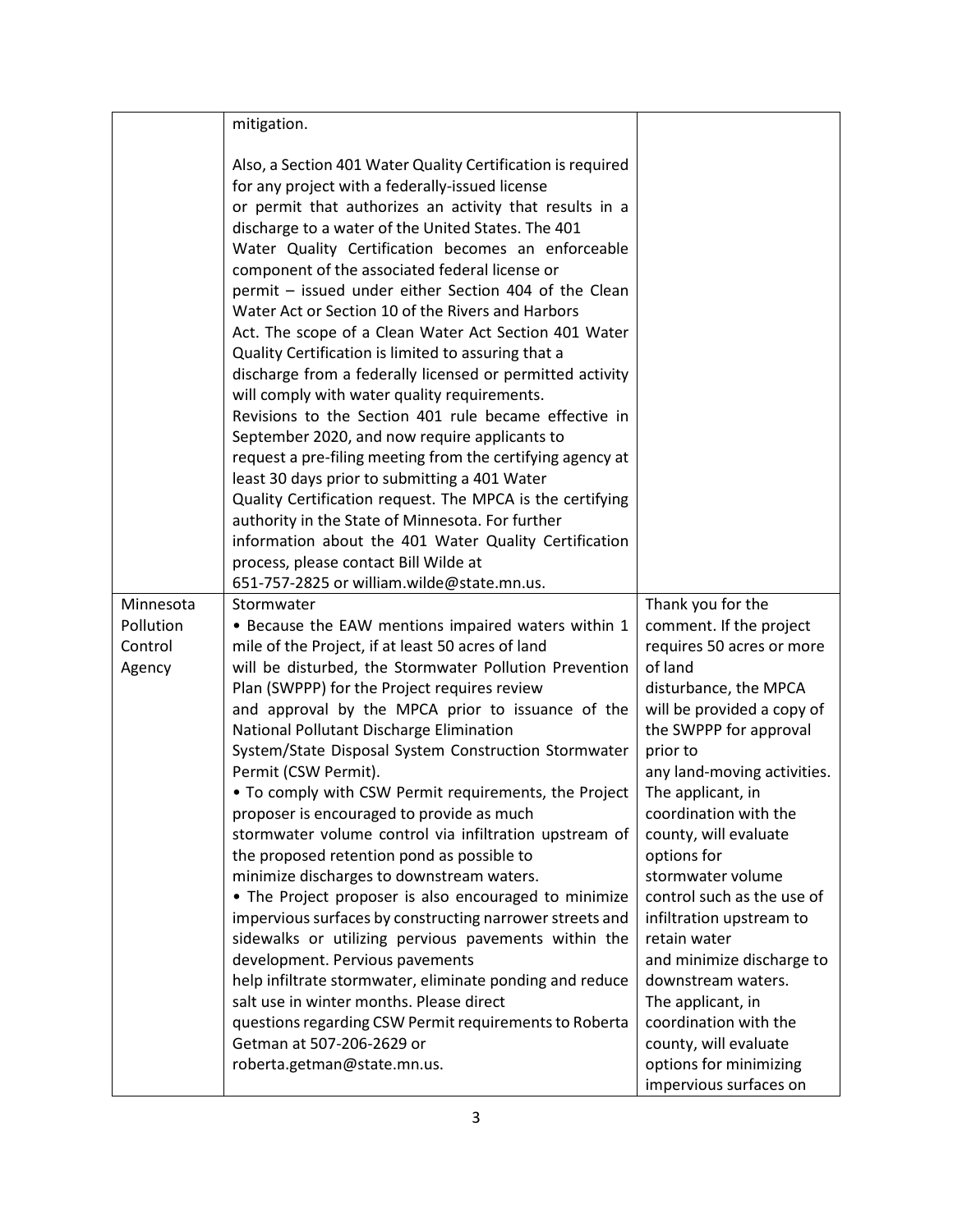|                    |                                                                     | the project.              |
|--------------------|---------------------------------------------------------------------|---------------------------|
| Minnesota          | Water Resources (Item 11)                                           | Thank you for the         |
| Pollution          | <b>Impaired Waters</b>                                              | comment. The document     |
| Control            | This section of the EAW appears dated, and that is likely           | has been updated to       |
| Agency             | a function of this product being developed                          | include the 2020 EPA      |
|                    | before the 2020 impaired waters list was approved by the            | approved nutrient TMDL    |
|                    | Environmental Protection Agency (EPA) and                           | for Fish Lake.            |
|                    | released publically. Fish Lake (70-0069-00) was accurately          |                           |
|                    | recognized as being 0.35 miles southeast of the Project             |                           |
|                    | and impaired for nutrients and mercury. While the EAW               |                           |
|                    | states that Total Maximum Daily Loads (TMDLs) have not              |                           |
|                    | been approved, Fish Lake now has a 2020 EPA approved                |                           |
|                    | Nutrient TMDL to                                                    |                           |
|                    | address the impairment that was included in the website             |                           |
|                    | at:                                                                 |                           |
|                    | https://www.pca.state.mn.us/sites/default/files/wq-<br>iw7-49e.pdf. |                           |
|                    | The Fish Lake Phosphorus TMDL summary is Table 55 on                |                           |
|                    | page 152. For questions about this impairment,                      |                           |
|                    | please contact Jordan Donatell at 651-757-2254 or                   |                           |
|                    | jordan.donatell@state.mn.us.                                        |                           |
| Minnesota          | No comment.                                                         | Thank you for the         |
| Department         |                                                                     | comment.                  |
| of                 |                                                                     |                           |
| Agriculture        |                                                                     |                           |
| Met Council        | Item 6 - Project Description (Todd Graham, 651-602-                 | As noted, TAZ allocations |
|                    | 1322)                                                               | will be updated at the    |
|                    | The EAW site is a small part of Transportation Analysis             | time of the plan          |
|                    | Zone (TAZ) #2223 in Spring Lake Township. TAZ                       | amendment, as well as     |
|                    | allocations for 2040 have been prepared by Scott County.            | community forecasting     |
|                    | This TAZ has decreased in population, losing -34                    | and allocations           |
|                    | households and -155 population during 2020-2040.                    |                           |
|                    | Should the Schieffer Residential Development project                |                           |
|                    | move forward, the forecast and TAZ allocation are not               |                           |
|                    | adequate. Council staff recommend increasing the 2030               |                           |
|                    | and 2040 communitywide forecast and the TAZ allocation              |                           |
|                    | by +70 households and +300 population. This would                   |                           |
|                    | require a comprehensive plan amendment which should                 |                           |
|                    | be noted in the required approvals section of the EAW.              |                           |
| <b>Met Council</b> | Item 19 - Cumulative Potential Effects (Cameran Bailey,             | The applicant, with the   |
|                    | 651-602-1212)                                                       | county, will consider     |
|                    | Staff recommends adding the following as potential                  | implementing the          |
|                    | mitigation methods for Item 11. Water                               | provided suggestions for  |
|                    | Contamination/Hazardous<br>Resources,<br>12.<br>Item                | the proposed project      |
|                    | Materials/Wastes, Item 13. Fish, Wildlife, Plant                    | where they are feasible   |
|                    | Communities, and Sensitive Ecological Resources, Item               | and appropriate.          |
|                    | 16. Air, and Item 18. Transportation. All                           |                           |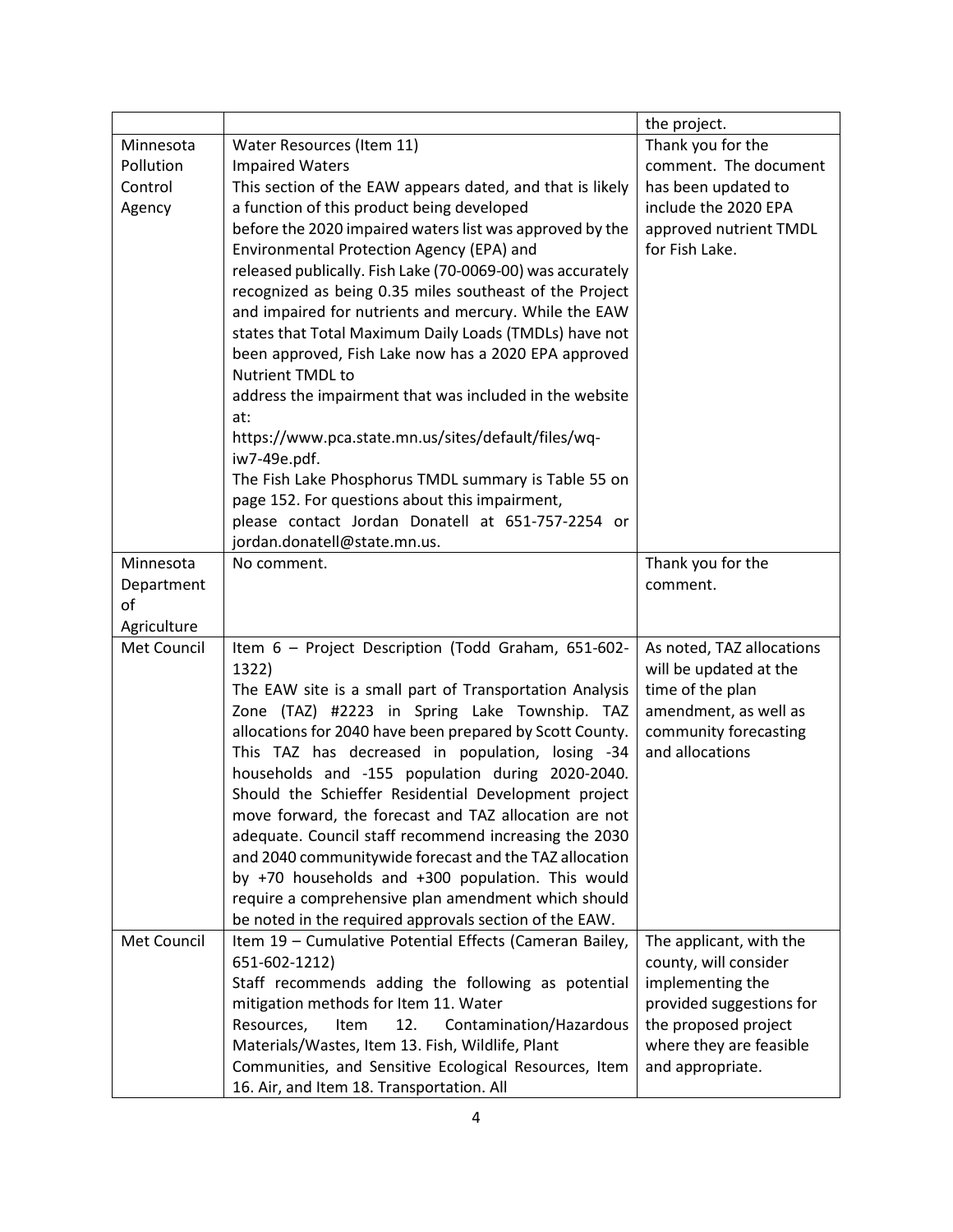|            | of these mitigation methods would be in alignment with                                           |                            |
|------------|--------------------------------------------------------------------------------------------------|----------------------------|
|            | multiple goals, policies, and strategies                                                         |                            |
|            | adopted by Scott County in its 2040 Comprehensive Plan                                           |                            |
|            | and are offered for your consideration                                                           |                            |
|            | to further those policies and the Council's Natural                                              |                            |
|            | Resources and Resilience policies, as stated                                                     |                            |
|            | in the Land Use Policy section of Thrive MSP 2040:                                               |                            |
|            | • Orienting new home siting and overhang design with                                             |                            |
|            | the sun and horizon to                                                                           |                            |
|            | maximize solar energy gain during the winter and                                                 |                            |
|            | minimize                                                                                         |                            |
|            | solar energy gain in the summer.                                                                 |                            |
|            | • Selecting home insulation, shingling, and exterior                                             |                            |
|            | construction materials for minimum                                                               |                            |
|            | embedded greenhouse gas emissions, and for their                                                 |                            |
|            | nontoxic, recyclable, and biodegradable                                                          |                            |
|            | qualities.                                                                                       |                            |
|            | • Selecting the preservation of mature trees for their                                           |                            |
|            | ability to shade new homes in the                                                                |                            |
|            | summer and allow solar insolation in the winter.                                                 |                            |
|            | • Selecting vegetation for landscaping that is native,                                           |                            |
|            | edible, draught-tolerant, and provides                                                           |                            |
|            | habitat to known endangered and sensitive wildlife and                                           |                            |
|            | habitat species in the area.                                                                     |                            |
|            | • Orienting lawn and right-of-way boulevard grading and                                          |                            |
|            | landscaping to maximize a site-wide                                                              |                            |
|            | integrated stormwater management and irrigation                                                  |                            |
|            | network and integrated site-wide wildlife                                                        |                            |
|            | and habitat ecosystem.                                                                           |                            |
|            | . Building all homes solar-ready, geo-thermal, and EV-<br>ready for seamless installation should |                            |
|            | future residents desire.                                                                         |                            |
|            | • Building a centralized, electric vehicle "car share and                                        |                            |
|            | charging hub" within the development.                                                            |                            |
|            | • Soliciting the developer to integrate a community solar                                        |                            |
|            | garden into the development to serve                                                             |                            |
|            | new energy demand needs, while also relieving resident-                                          |                            |
|            | perceived pressures on agricultural                                                              |                            |
|            | land by new community solar garden development.                                                  |                            |
| Minnesota  | Page 13, Surface Waters. If there is to be a crossing of the                                     | There is currently no plan |
| Department | DNR Public Watercourse, then it is                                                               | to cross the DNR Public    |
| of Natural | possible that the appropriation necessary to construct                                           | Watercourse. All           |
| Resources  | the crossing of the watercourse will need                                                        | necessary permits          |
|            | a DNR Water Appropriation Permit.                                                                | (Public Waters Crossing,   |
|            |                                                                                                  | Utility Crossing Licenses, |
|            |                                                                                                  | Water Appropriations,      |
|            |                                                                                                  | etc.) will be              |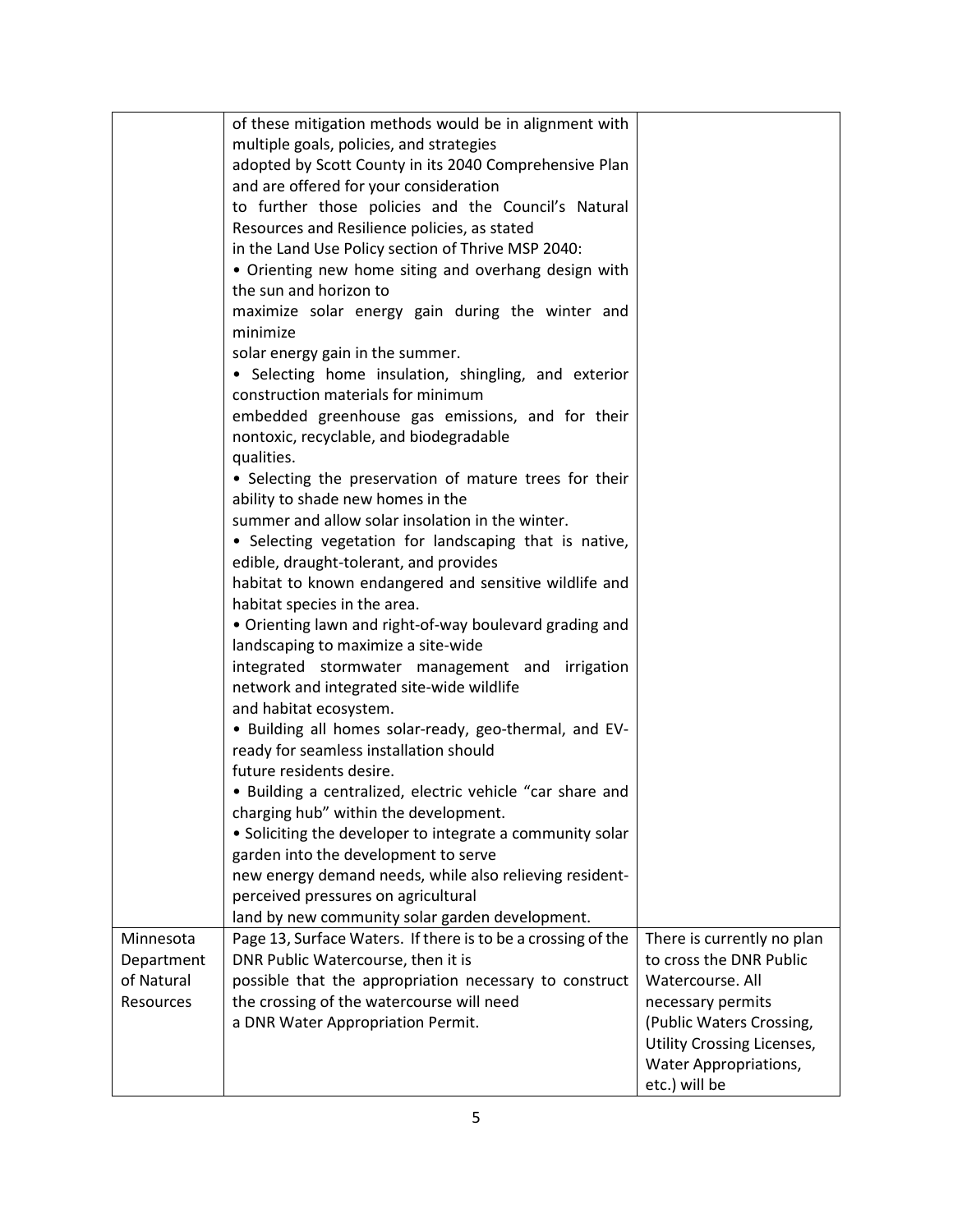|            |                                                               | pursued if plans change      |
|------------|---------------------------------------------------------------|------------------------------|
|            |                                                               | and a crossing is needed.    |
| Minnesota  | Page 14, Drainage. It is unclear if the project area is       | Given the agricultural use   |
| Department | currently tile drained.                                       | on the property, it is       |
| of Natural |                                                               | assumed there is some        |
| Resources  |                                                               | agricultural drain tile      |
|            |                                                               | currently on the property.   |
|            |                                                               | No drain tile maps have      |
|            |                                                               | been gathered from the       |
|            |                                                               | landowner. The site will     |
|            |                                                               | be designed and graded to    |
|            |                                                               | properly drain in the post-  |
|            |                                                               | construction setting         |
|            |                                                               | considering any drain tile   |
|            |                                                               | that may exist.              |
| Minnesota  | Page 15, Groundwater. It should be noted that the             | Comment noted for the        |
| Department | irrigation of more than 1.4 acres of landscaping by an        | record.                      |
| of Natural | individual homeowner will require more than one million       |                              |
| Resources  | gallons of water per year during dry periods and will         |                              |
|            | require a DNR Water Appropriation Permit.<br>Please           |                              |
|            | inform the home owners of the need for a DNR Water            |                              |
|            | Appropriation Permit should they choose to                    |                              |
|            | irrigate more than 1.4 acres of property.                     |                              |
| Minnesota  | Page 16, SSTS. It is good that a hydric soil investigation    | Thank you for your           |
| Department | will be conducted. It appears that                            | comment. The applicant       |
| of Natural | multiple potential septic system drainfields are sited in     | will work closely with the   |
| Resources  | areas with potentially hydric soil. It is also unclear if any | county to ensure             |
|            | of the project area is tile drained, which could change       | that individual septic       |
|            | hydrologic conditions significantly once the area is          | systems are properly sited   |
|            | converted from agricultural to residential use. It should     | in accordance with the       |
|            | also be noted that once tillage ceases in formerly            | Scott County septic          |
|            | agricultural areas, soils have a tendency to get wetter       | ordinance (including the     |
|            | over time. It will be very important to follow construction   | presence of any currently    |
|            | BMP's in areas where septic                                   | operating drain tile         |
|            | drainfields will be placed in order to preserve soil          | systems) and will protect    |
|            | structure that is necessary for adequate                      | the systems during           |
|            | treatment of septic effluent. No heavy machinery should       | construction. The            |
|            | be used in these locations and any excavation should be       | applicant will direct future |
|            | in a manner that maintains soil structure in an un-           | landowners towards           |
|            | smeared and un-compacted condition. No grading should         | septic system ownership      |
|            | be performed when the soil moisture content at the            | manuals to help maintain     |
|            | depth of excavation is below the plastic limit. We            | the life and function of     |
|            | recommend fencing future drainfield areas off to avoid        | their                        |
|            | any disturbance during construction activities.               | personal systems.            |
| Minnesota  | Page 16, SSTS. Please make future landowners aware of         | Thank you for the            |
| Department | resources such as this personalized septic system owner       | comment.                     |
| of Natural | manual that can help to maintain the life and function of     |                              |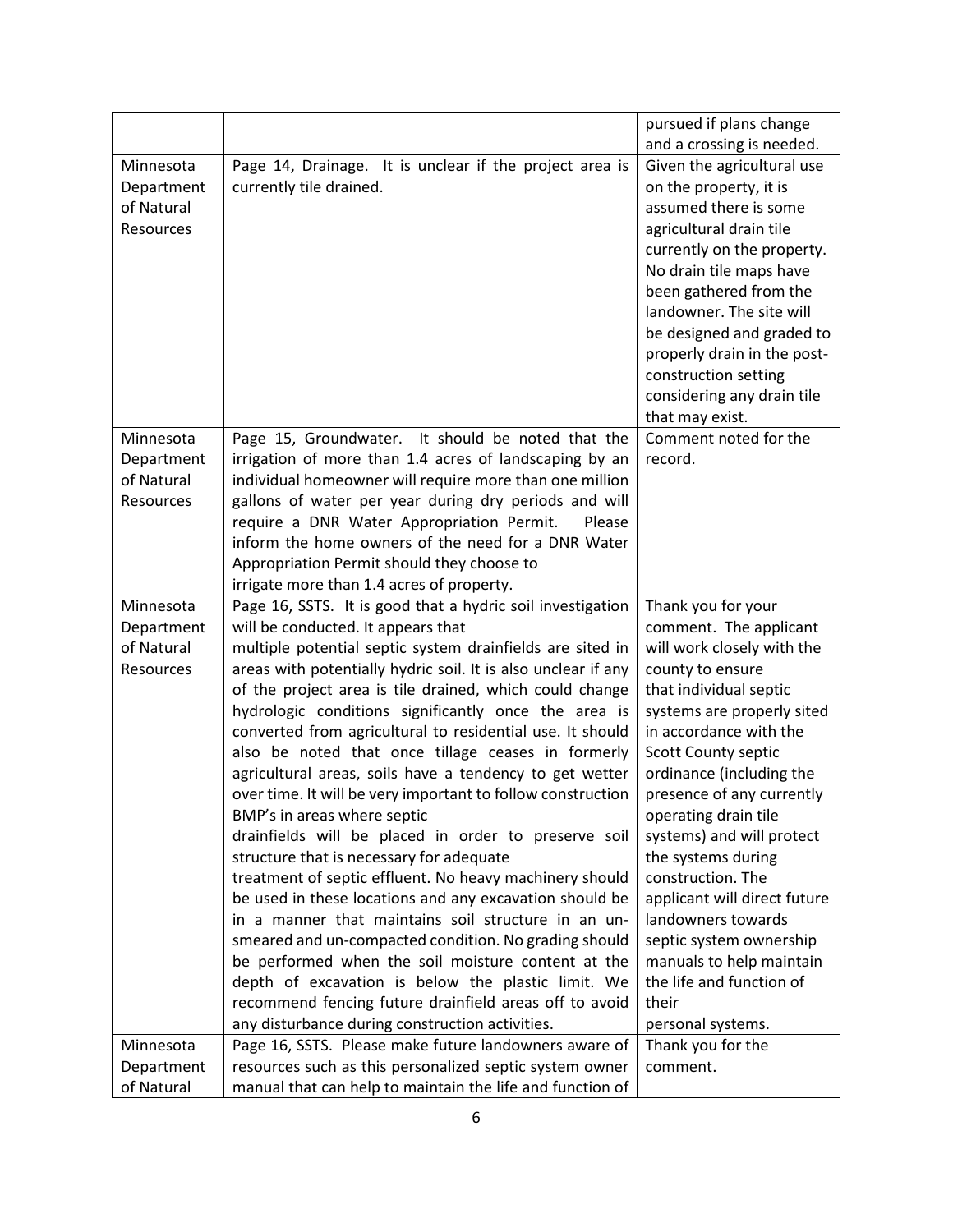| <b>Resources</b> | their septic system.                                    |                             |
|------------------|---------------------------------------------------------|-----------------------------|
| Minnesota        | Page 18, Stormwater. The developer should consider the  | The applicant, in           |
| Department       | use of stormwater from constructed                      | coordination with the       |
| of Natural       | stormwater features for irrigating some of the          | county, will consider the   |
| <b>Resources</b> | landscaping in the development. Please note that this   | use of stormwater           |
| Minnesota        | type of use does not require a DNR Water Appropriation  | from constructed            |
| Department       | Permit.                                                 | stormwater features for     |
| of Natural       | Page 18, Stormwater and Erosion Control BMPs. We        | irrigation of project       |
| <b>Resources</b> | recommend using native seed mixes in                    | landscaping.                |
|                  | stormwater features and native plants in landscaping to | The applicant will consider |
|                  | the greatest degree possible in order                   | using native seed mixes in  |
|                  | to provide pollinator habitat.                          | stormwater features and     |
|                  |                                                         | native plants in            |
|                  |                                                         | landscaping where           |
|                  |                                                         | feasible.                   |
| Minnesota        | Page 24, Rare Features. The DNR does not anticipate     | Comment noted for the       |
| Department       | impacts to state-listed rare features as a              | record.                     |
| of Natural       | result of this project.                                 |                             |
| <b>Resources</b> |                                                         |                             |

- 8. Corrections to the EAW or changes in the project since the EAW was published includes an update to the required permits table to include an MPCA 401 Water Quality Certification. Also, an update to the Total Maximum Daily Load (TMDL) for Fish Lake to include the 2020 accepted measurements.
- 9. In consideration of the comments received and reviewed, and subsequent information provided by the developer, staff recommends the following Findings of Fact and Conclusion:

### **A. The type, extent, and reversibility of effects:**

The applicant is proposing to convert 113.4 acres of primarily agricultural land to 39 residential single-family lots for future sale. Approximately 18.2 acres of open space is also planned, which will include buffers, woodlands, wetlands, and stormwater basins. The conversion from agricultural to residential is seen as a permanent conversion. Any impacts from this conversion have been addressed in the EAW. Mitigation measures include the following:

Land Use – A rezoning from RR-1 to RR-2 will need to take place by applying for a Zoning Amendment through Scott County.

Surface Waters - Impacts to wetlands to accommodate a proposed road are anticipated to have only minor effects, if any, to the watershed. The project proposer evaluated alternatives as the site was designed to avoid and minimize impacts to the extent practical and will further analyze opportunities for reductions as required through the Wetland Conservation Act sequencing process. Compensatory wetland mitigation for unavoidable wetland impacts will occur in the same minor watershed, major watershed, or established Bank Service Area (BSA).

Traffic - The existing adjacent roads to the project area (195th Street and Vergus) are partially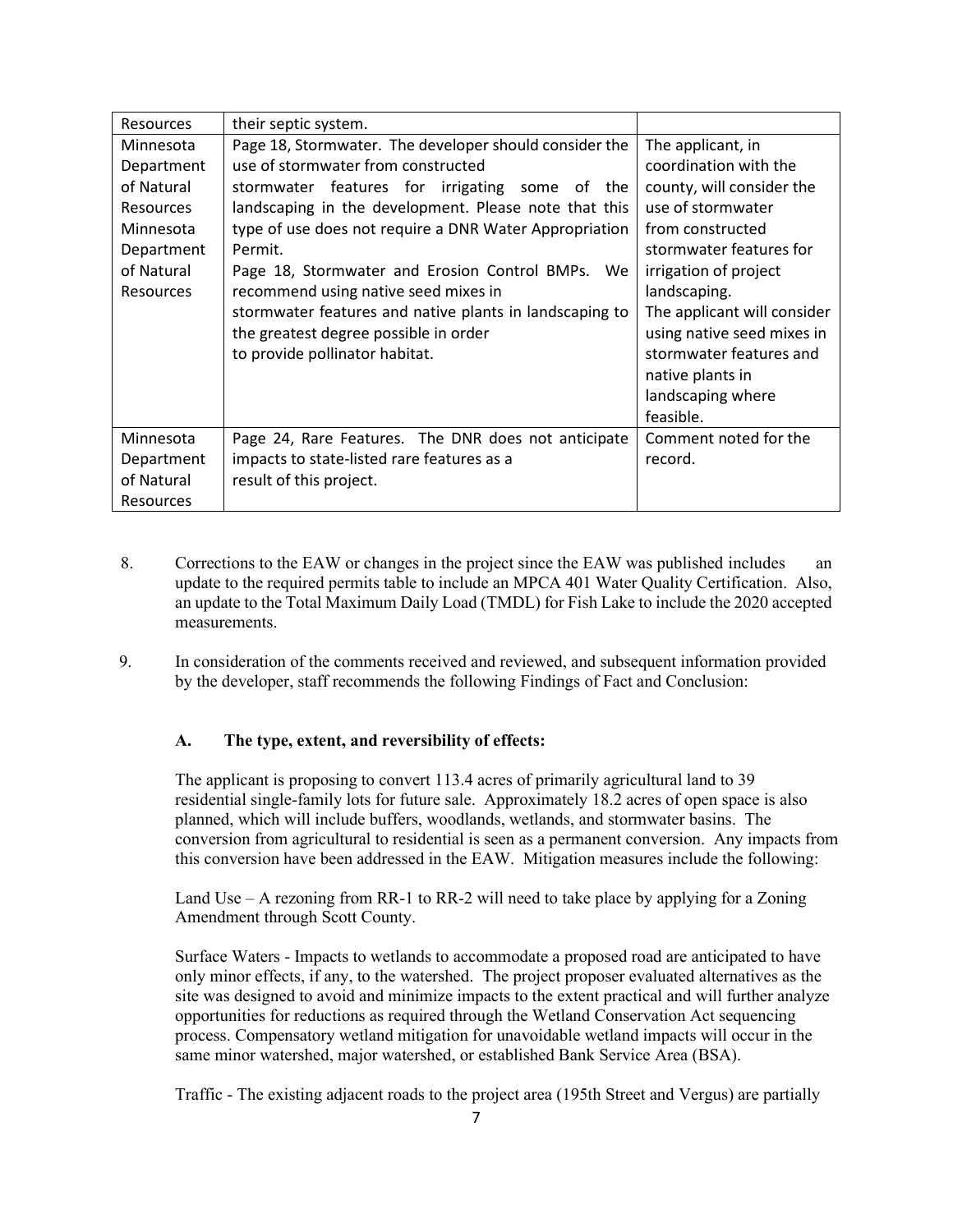paved roads, but then transition to a gravel surface at the proposed access locations. As part of this project, bituminous paving of the existing roads will be completed to meet the proposed points of access.

Cumulative Potential Effects - Mitigation for anticipated minor cumulative impacts in the area will include providing approximately 18.2 acres of open space (16 percent of the site), providing buffers from surrounding developments, protecting woodlands and wetlands to the extent practicable, pretreating stormwater and controlling stormwater rates, and providing adequate private facilities for potable water and wastewater treatment. These provisions will help minimize potential cumulative effects of past developments and future developments within the region. Given the nature of cumulative potential effects, the evaluation of available and relevant information, and mitigation efforts proposed, the potential for significant environmental effects due to these cumulative effects appears low.

### **B. The cumulative potential effects of related or anticipated future projects:**

Scott County has planned for future growth and development in this particular area as part of the County's 2040 Comprehensive Land Use Plan, Local Water Plan, Comprehensive Water Resource Management Plan, Capital Improvement Plan, Transportation Plan, and the County's Master Planning for Parks. Spring Lake Township has enacted the Standards for Development and Construction as a guide for land use planning and growth. These efforts will ensure that the cumulative impacts of future growth and development to the environment and the Township are anticipated and mitigated.

#### **C. The extent to which effects can be mitigated by ongoing public regulatory authorities:**

| Unit of Government                        | <b>Type of Application</b>                              |
|-------------------------------------------|---------------------------------------------------------|
| U.S. Army Corps of Engineers              | Section 404 Permit, Clean Water Act                     |
| Minnesota Pollution Control Agency        | NPDES/SDS MN G490000<br>General permit for non-metallic |
|                                           | Section 401 Water Quality Certification                 |
| Minnesota Department of Natural Resources | <b>Public Waters Work Permit</b>                        |
|                                           | <b>Utility Crossing License</b>                         |
|                                           | Appropriation/Dewatering                                |
| Minnesota Department of Health            | Drilling/Sealing of Wells                               |
| <b>Scott County</b>                       | <b>Rezoning Application</b>                             |
|                                           | Septic system, building permits, etc.                   |
|                                           | Preliminary Plat Approval                               |
|                                           | Stormwater Management Review                            |
|                                           | <b>Right of Way Permit</b>                              |
|                                           | <b>Grading Permit</b>                                   |

The table below lists all government approvals required as a part of the proposed project.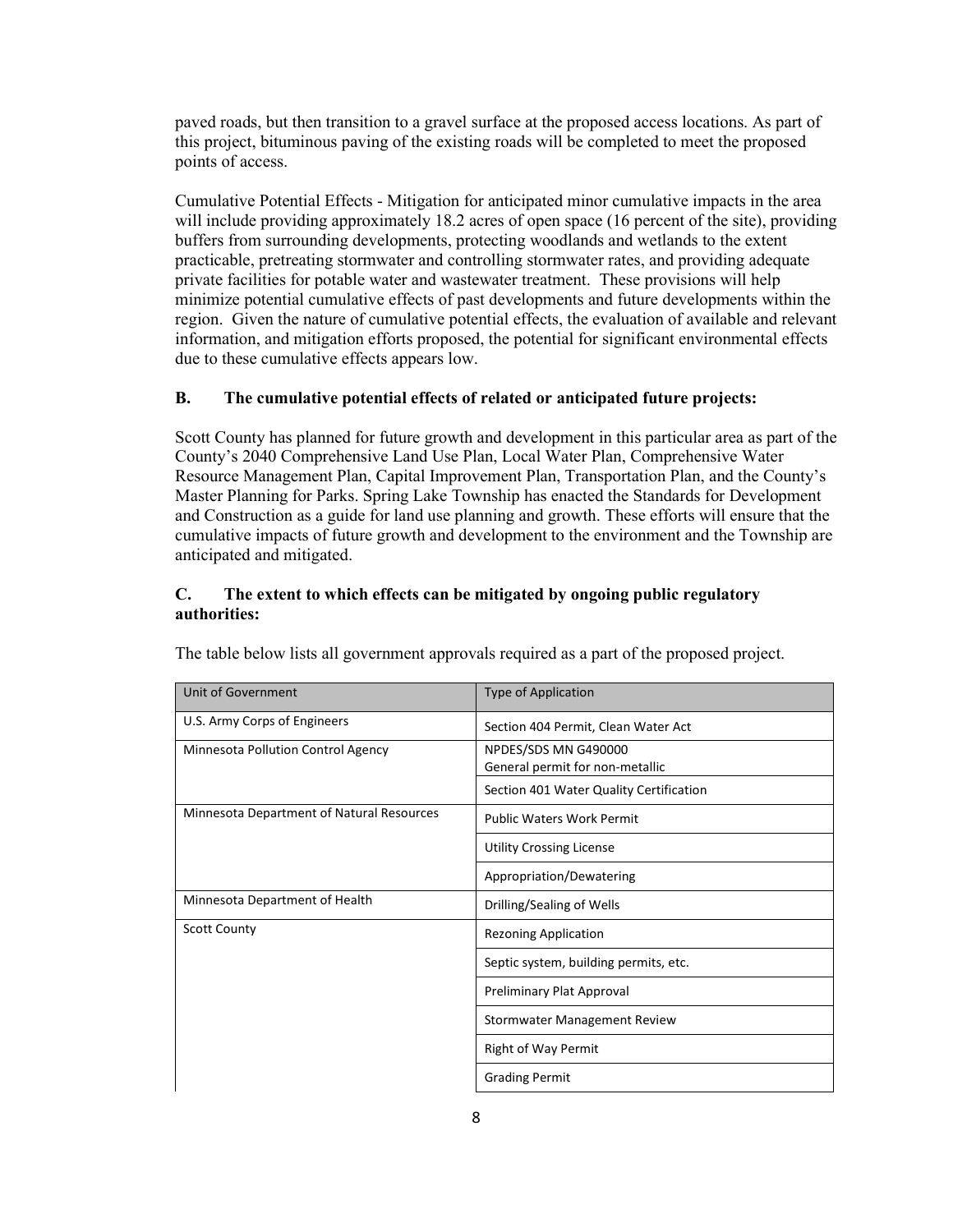| Unit of Government                  | Type of Application                     |
|-------------------------------------|-----------------------------------------|
|                                     | <b>Obstruction Permit</b>               |
|                                     | <b>Utility Permit</b>                   |
| Scott Water Management Organization | Interim Use Permit Review Authority     |
| Spring Lake Township                | <b>Wetland Conservation Act</b>         |
|                                     | <b>Township Approval</b>                |
|                                     | Driveway Permit                         |
|                                     | <b>Dust Control Permit</b>              |
|                                     | <b>ROW/Utility Permit</b>               |
| Scott SWCD                          | <b>Wetland Delineation Confirmation</b> |

## **D. The extent to which effects can be anticipated and controlled as a result of other studies undertaken by public agencies or the project Proposer, or of previous EAWs/EISs.**

Scott County's past experiences with other residential developments will be referenced when completing the platting process and determining necessary conditions that may not be stated in the EAW.

### **E. It is, therefore, concluded that an Environmental Impact Statement is not needed.**

Staff is recommending that an EIS is not needed. Outstanding issues can be addressed through the platting process.